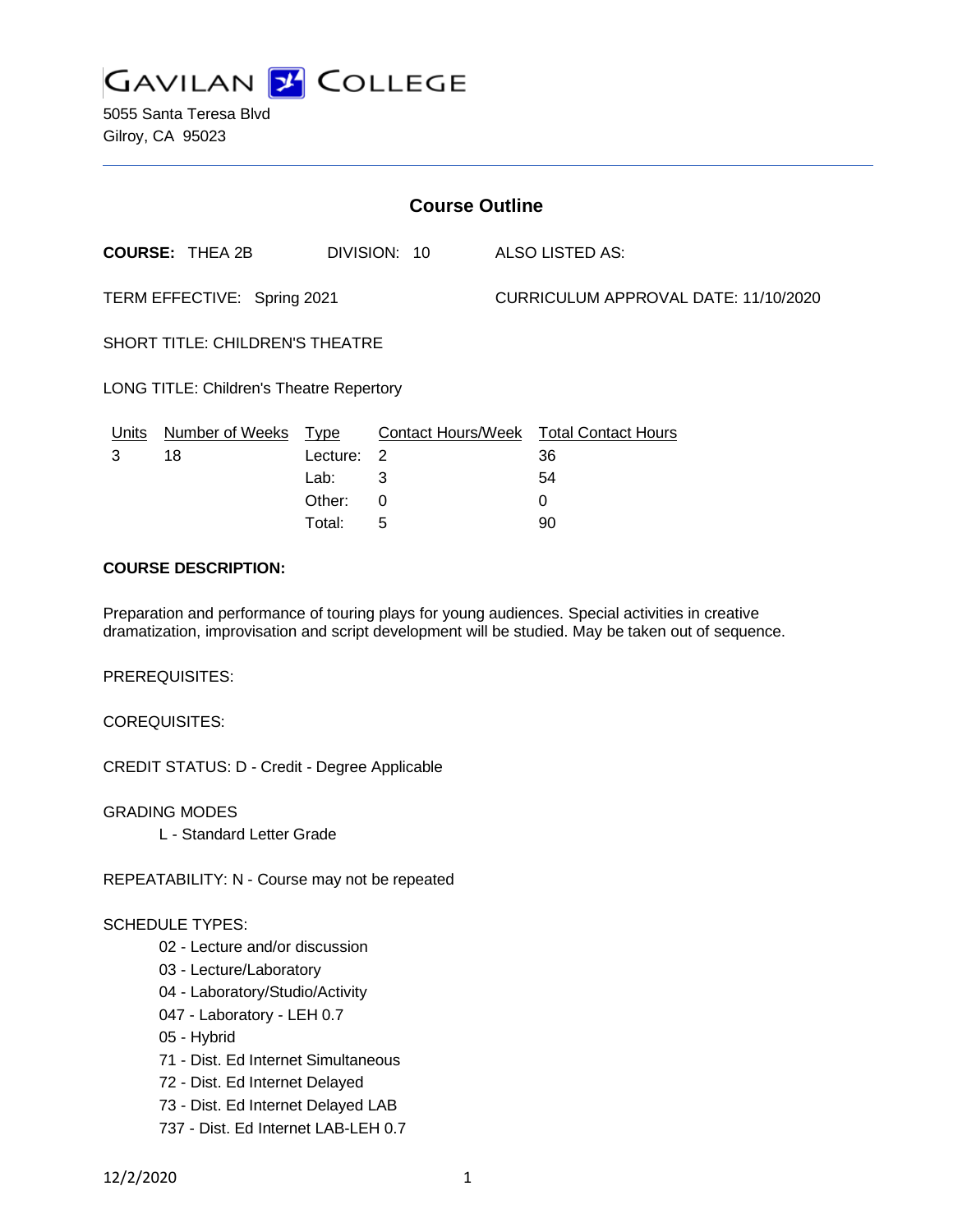## **STUDENT LEARNING OUTCOMES:**

By the end of this course, a student should:

1. Communicate (including leading discussions, performances and projects) using the language and tools of Theatre, including collaborating effectively in a team.

2. Create, rehearse (including leading improvisation) and perform a character in a live theatrical production for school and public performances.

## **CONTENT, STUDENT PERFORMANCE OBJECTIVES, OUT-OF-CLASS ASSIGNMENTS**

Curriculum Approval Date: 11/10/2020 LECTURE CONTENT: 4 HRS Content: TOPIC: Introduction to Theme/Stories for this production Objective: Master storytelling skills for performance. 6 HRS Content: TOPIC: Improvisation as a means to create script Objective: Discuss the importance of improvisation as a means to script writing. 4 HRS Content: TOPIC: Creation of finished script Objective: Explain the importance of editing. 6 HRS Content: TOPIC: Rehearsals of play Objective: Discuss the keys that are important for play rehearsals. 10 HRS Content: TOPIC: School Performances of Children's Production Objective: Describe techniques for memorizing blocking and lines. 3 HRS Content: TOPIC: Public Performance. Objective: Evaluate each performance and determine where improvements can be made. 1 HR Content: TOPIC: Post-Production evaluation and self critique Objective: Articulate the differences in Theatrical styles and modes of production. 2 HRS Final LAB CONTENT: 6 HRS Content: TOPIC: Introduction to Theme/Stories for this production Objective: Demonstrate storytelling skills for performance. 9 HRS Content: TOPIC: Improvisation as a means to create script Objective: Utilize improvisational skills. Demonstrate practical knowledge of script writing. 6 HRS Content: TOPIC: Creation of finished script Objective: Utilize class exercises to create a finished script. 9 HRS Content: TOPIC: Rehearsals of play Objective: Demonstrate the skills required for play rehearsals.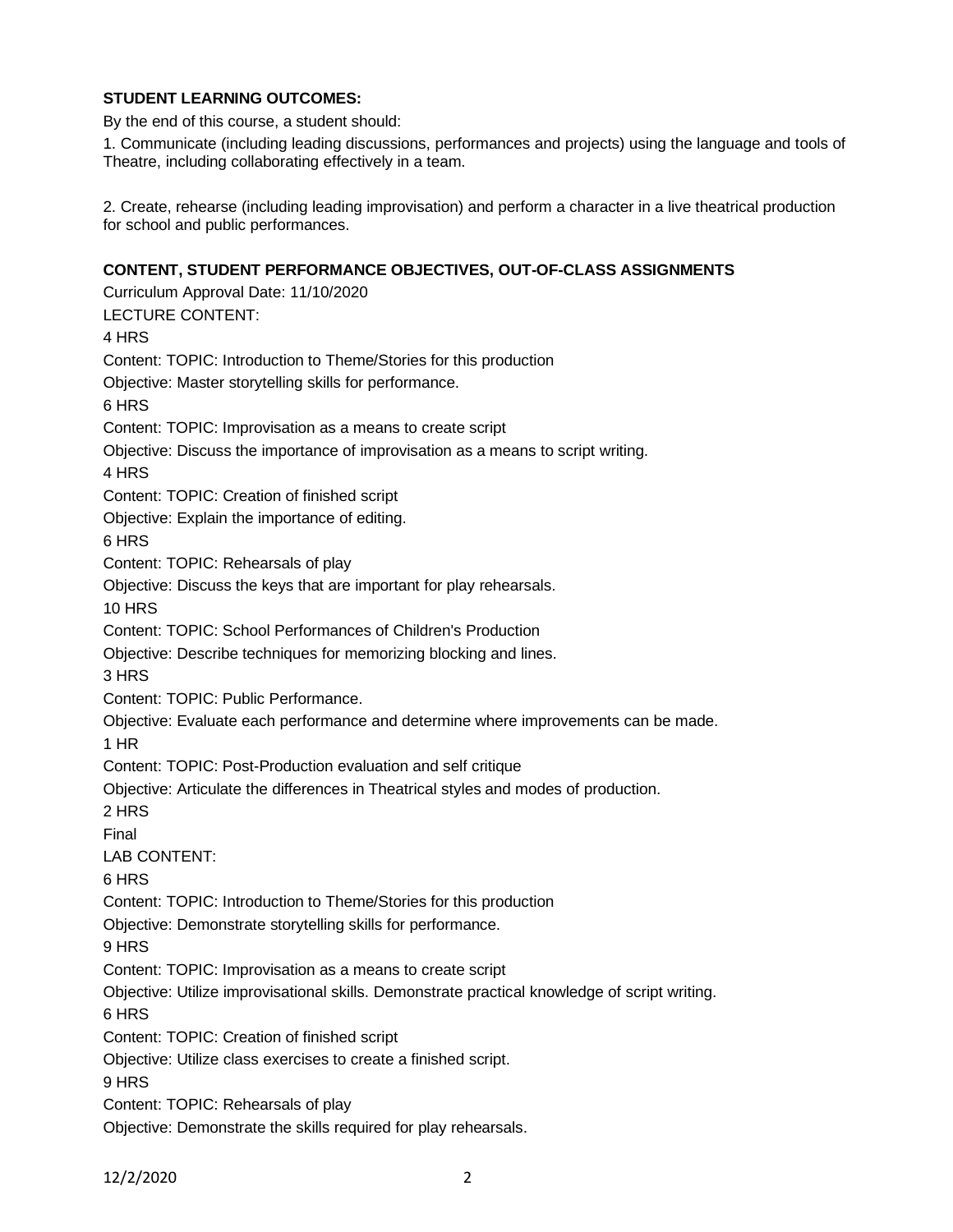15 HRS

Content: TOPIC: School Performances of Children's Production

Objective: Memorize all blocking and lines for each play, public and school performances.

4 HRS

Content: TOPIC: Public Performance.

Objective: Participate in public performances. Perform original play for audiences.

3 HRS

Content: TOPIC: Post-Production evaluation and self critique

Objective: Participate in evaluation and self critique of play performances.

2 HRS

Final

# **METHODS OF INSTRUCTION:**

Lecture and discussion. Demonstration of various activities to be covered. Audio-visual aids. Working and performing with children as well as child audiences.

## **METHODS OF EVALUATION:**

Skill demonstrations

Percent of total grade: 50.00 %

35% - 50% Projects: Storytelling, theatre games, puppetry and one-act play. They will be evaluated by students in the class as well as the instructor.

Other methods of evaluation

Percent of total grade: 40.00 %

30% - 50%: Performances require student participation.

Writing assignments

Percent of total grade: 10.00 %

10% - 20%: Summary pages, Draft text/script

OUT OF CLASS ASSIGNMENTS:

Required Outside Hours: 10

Assignment Description: Assignment: Reading + written summary pages for each story/chapter

Required Outside Hours: 15

Assignment Description: Assignment: Form script groups to draft texts from improvisations, Draft initial scripts from

class exercises

Required Outside Hours: 10

Assignment Description: Assignment: Editing of Final script

Required Outside Hours: 37

Assignment Description: Assignment: Memorize all blocking and lines for each play, public and school performances.